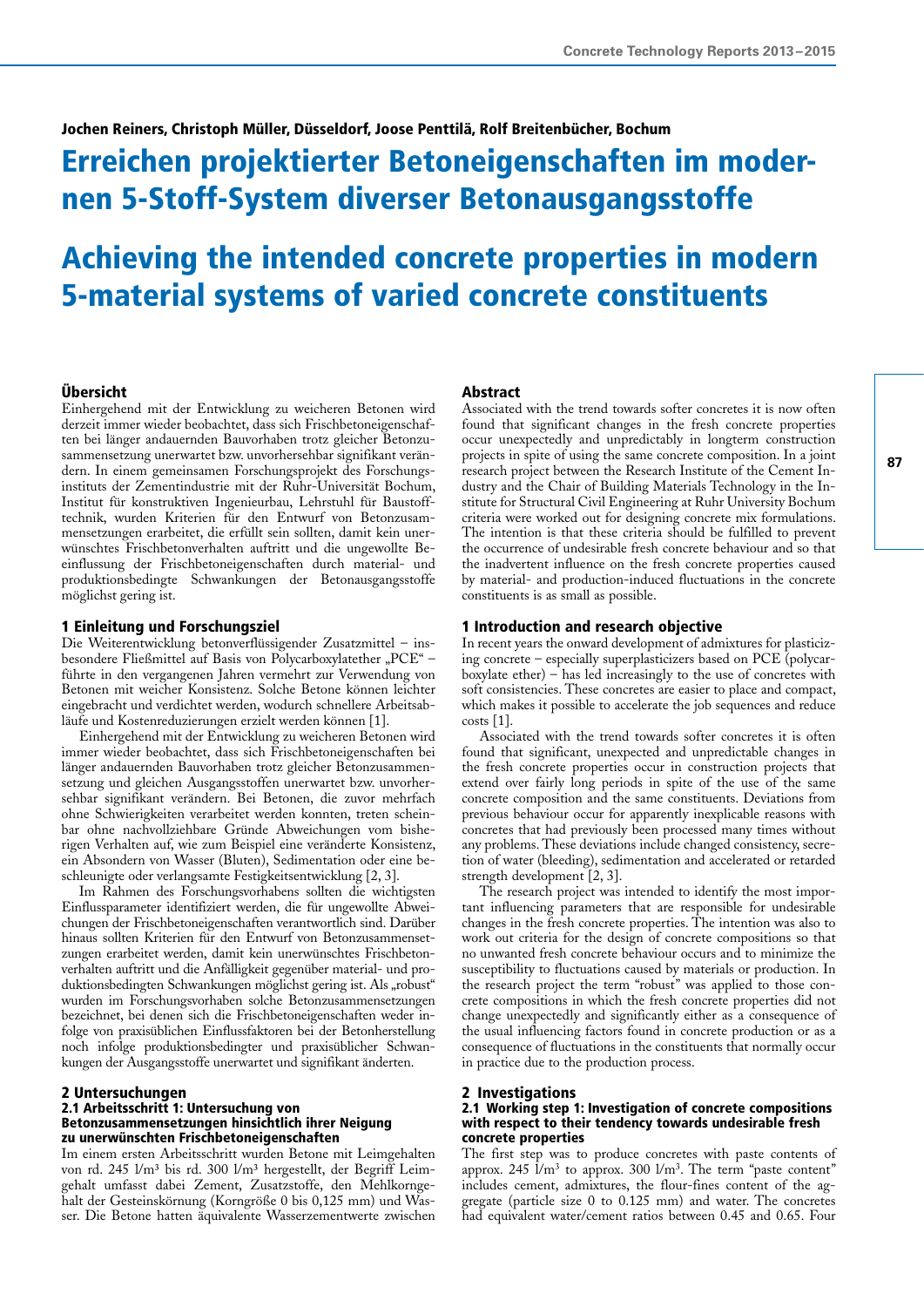



**Bild 2: Entmischungserscheinungen bei einem Beton mit einem Leimgehalt von ca. 260 l/m³ (siehe Kennzeichnung in Bild 1)**

*Figure 2: Segregation phenomena in concrete with a paste content of approx. 260 l/m3 (see designation in Fig. 1)*

different superplasticizers were used to achieve the target consistency (flow table spread of 55 cm immediately after the end of mixing). The following concrete properties were determined in order to classify the concretes with respect to their tendency towards undesirable fresh concrete properties with specific influencing parameters (temperature, grading curve and mixing time):

- **n** Flow table spread as specified in DIN EN 12350-5 [4] at different times after production of the concrete (0, 45 and 90 min)
- End of the workability time as specified in the DAfStb guidelines for concrete with extended workability times (retarded concrete) [5]
- Water secretion by determining the quantity of bleed water ("bucket method") in accordance with the DVB code of practice "Special methods for testing fresh concrete" [6]
- Tendency to sedimentation (sedimentation test following the "Self-compacting concrete" guidelines issued by the DAfStb [7]
- Air content of the fresh concrete (pressure equalization method as specified in DIN EN 12350-7 [8])

A virtually linear relationship was often observed between the quantity of mixing water and the quantity of bleed water measured by the bucket method (Fig. 1). Quantities of bleed water that sometimes significantly exceeded the reference value of 0.3 vol. % given in the DVB code of practice for structural concretes occurred regularly with the concretes with water contents  $> 170$   $\text{Um}^3$  that were examined. However, most of these concretes appeared visually stable on the flow table and exhibited good cohesion. On the other hand, low levels of water and paste combined with high addition levels of superplasticizer led to concretes that exhibited segregation phenomena on the flow table, especially the sedimentation of cement slurry (Fig. 2). Most of these concretes did not exhibit any water secretion in the DBV bucket test or sedimentation of coarse aggregate in the sedimentation test, or any other measurable fresh concrete properties that would cast doubt on their suitability.

# 2.2 Influence of the material properties of the concrete constituents on the uniformity of the fresh concrete properties

#### 2.2.1 General

The second working step was to investigate how parameters on which the concrete producer generally has little or no influence can affect the fresh concrete properties. The focus was on the way that the variability of the material properties of the concrete constituents affected the uniformity of the characteristic fresh concrete

**Bild 1: Wasserabsondern nach dem DBV-Eimertest, bezogen auf den Wassergehalt im Beton (Frischbetontemperatur ca. 20 °C, Fließmittel auf PCE-Lignin-Basis)** *Figure 1: Water secretion in the DBV bucket test relative to the water content in the concrete* **(fresh concrete temperature approx. 20 °, superplasticizer based on PCE-lignin)**

0,45 und 0,65. Zur Einstellung der Zielkonsistenz (Ausbreitmaß 55 cm, unmittelbar nach Mischzeitende) wurden vier verschiedene Fließmittel verwendet. An den Betonen wurden folgende Eigenschaften bestimmt, um die Betone hinsichtlich ihrer Neigung zu unerwünschten Frischbetoneigenschaften bei definierten Einflussparametern (Temperatur, Sieblinie oder Mischzeit) einordnen zu können:

- n Ausbreitmaß nach DIN EN 12350-5 [4] zu verschiedenen Zeitpunkten nach der Betonherstellung (0, 45 und 90 min)
- n Ende der Verarbeitbarkeitszeit nach der DAfStb-Richtlinie für Beton mit verlängerter Verarbeitbarkeitszeit (Verzögerter Beton) [5]
- **Nasserabsondern durch Ermittlung der Blutwassermenge ("Ei**merverfahren") nach DBV-Merkblatt "Besondere Verfahren zur Prüfung von Frischbeton" [6]
- Sedimentationsneigung (Sedimentationsversuch in Anlehnung an die Richtlinie des DAfStb "Selbstverdichtender Beton" [7])
- Luftgehalt von Frischbeton (Druckausgleichsverfahren nach DIN EN 12350-7 [8])

Häufig konnte eine nahezu lineare Abhängigkeit zwischen der Menge des Zugabewassers und der Blutwassermenge nach dem DBV-Eimerverfahren festgestellt werden (Bild 1). Bei den untersuchten Betonen kam es bei Wassergehalten > 170 l/m<sup>3</sup> regelmäßig zu Blutwassermengen, die den im DVB-Merkblatt für Konstruktionsbetone genannten Anhaltswert von 0,3 Vol.-% zum Teil deutlich überschritten, dabei aber auf dem Ausbreittisch meist optisch stabil wirkten und einen guten Zusammenhalt aufwiesen. Auf der anderen Seite führten geringe Wasser- und Leimgehalte in Kombination mit hohen Fließmitteldosierungen zu Betonen, die auf dem Ausbreittisch Entmischungserscheinungen, insbesondere das Absetzen von Zementschlämpe, zeigten (Bild 2). Diese Betone wiesen meist weder ein Wasserabsondern im DBV-Eimertest noch ein Sedimentieren grober Gesteinskörnung im Sedimentationsversuch oder andere messbare Frischbetoneigenschaften auf, die ihre Eignung in Frage stellen würden.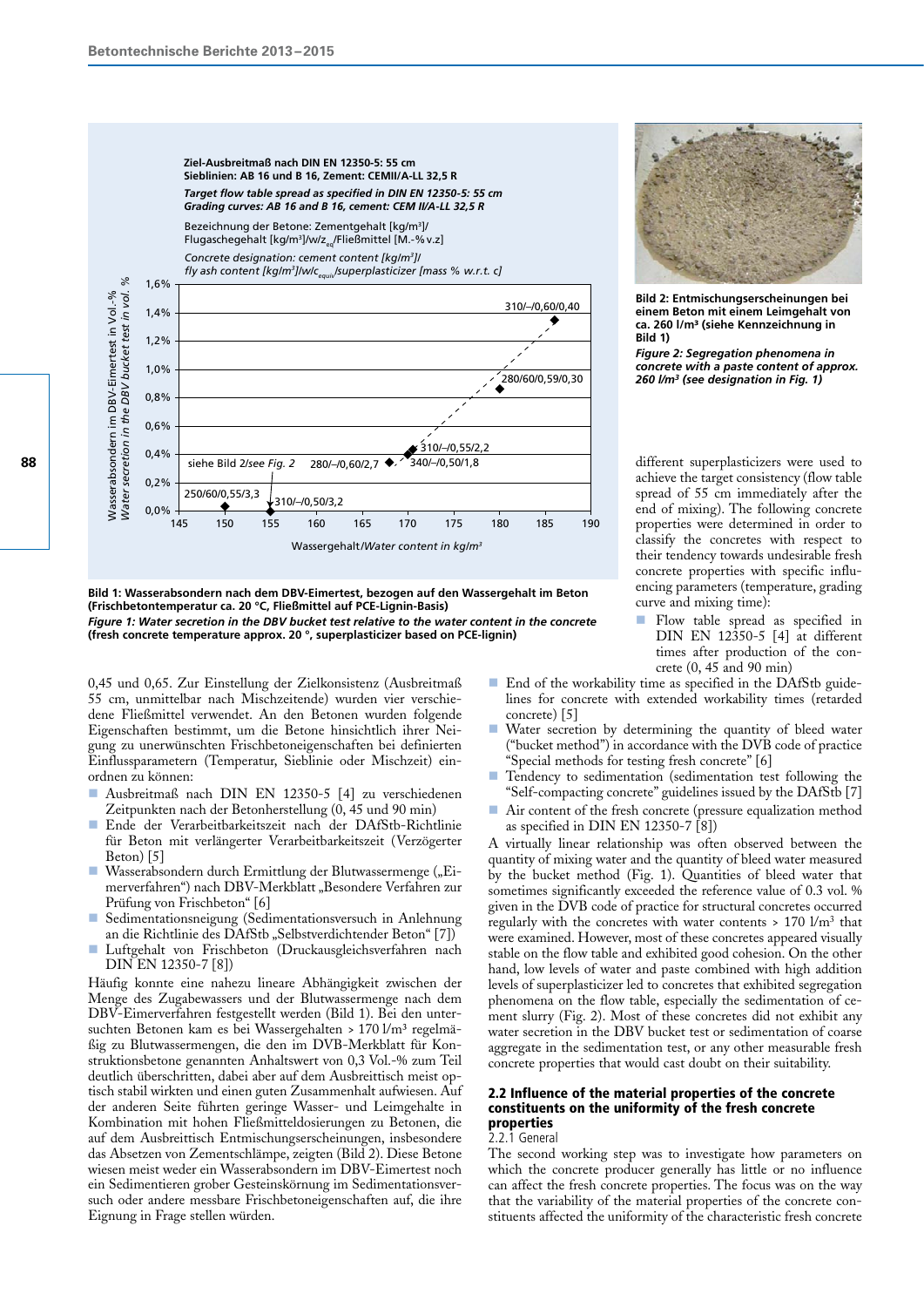| Einflussparameter                                                             | Gewählte Variationsbreite                                                                                                                                                                                                                         |
|-------------------------------------------------------------------------------|---------------------------------------------------------------------------------------------------------------------------------------------------------------------------------------------------------------------------------------------------|
| Influencing parameter                                                         | Chosen range of variation                                                                                                                                                                                                                         |
| Mahlfeinheit des Zementklinkers<br>Fineness of grinding of the cement clinker | Variation um +/- 400 cm <sup>2</sup> /g nach Blaine, ausgehend von der<br>Mahlfeinheit des Klinkers der beiden Werkszemente<br>Variation by $\pm$ 400 cm <sup>2</sup> /g Blaine, based on the fineness of the clinker<br>in the two plant cements |
| Sulfatgehalt des Zements                                                      | Variation von 2,5 M.-% SO <sub>3</sub> bis 3,0 M.-% SO <sub>3</sub>                                                                                                                                                                               |
| Sulfate content of the cement                                                 | Variation from 2.5 mass % $SO_3$ to 3.0 mass % $SO_3$                                                                                                                                                                                             |
| Verhältnis der Sulfatträger Halbhydrat (leichtlöslich)                        | Variation von (25 % Anhydrit/75 % Halbhydrat) bis                                                                                                                                                                                                 |
| und Anhydrit (schwerlöslich)                                                  | (75 % Anhydrit/25 % Halbhydrat)                                                                                                                                                                                                                   |
| Ratio of the hemihydrate sulfate agent (readily soluble)                      | Variation from 25 % anhydrite/75 % hemihydrate to 75 %                                                                                                                                                                                            |
| to anhydrite (sparingly soluble)                                              | anhydrite/25 % hemihydrate)                                                                                                                                                                                                                       |

**Tafel 1: Für das Forschungsvorhaben gewählte Einflussparameter von Zementen und die gewählten Variationsbreiten** *Table 1: The influencing cement parameters selected for the research project and the chosen ranges of variation*

## 2.2 Einflüsse der stofflichen Eigenschaften der Betonausgangsstoffe auf die Gleichmäßigkeit der Frischbetoneigenschaften

#### 2.2.1 Allgemeines

In einem zweiten Arbeitsschritt wurde untersucht, wie Parameter, auf die der Hersteller eines Betons im Allgemeinen keinen oder nur wenig Einfluss hat, die Frischbetoneigenschaften beeinflussen können. Im Fokus stand dabei die Variabilität der stofflichen Eigenschaften der Betonausgangsstoffe auf die Gleichmäßigkeit der charakteristischen Frischbetoneigenschaften. Auf Grundlage der Ergebnisse aus dem ersten Arbeitsschritt wurden für die weiteren Untersuchungen als "sensibel" bewertete Betonzusammensetzungen gewählt. Diese Betonzusammensetzungen wiesen bereits eine Tendenz zu einer oder mehreren unerwünschten Eigenschaften auf oder zeigten optisch Tendenzen zur Absonderung von Zementschlämpe, konnten jedoch noch als geeignet für die Anwendung in der Praxis bewertet werden.

Folgende Variationsparameter wurden betrachtet:

- n Schwankungen der Eigenschaften der verwendeten Zemente
- n Schwankungen der Eigenschaften der verwendeten Fließmittel
- n Schwankungen in der Kornzusammensetzung der Gesteinskörnung (Sand 0 bis 2 mm)
- Toleranzen beim Dosieren der Betonausgangsstoffe

#### 2.2.2 Veränderung von Zementeigenschaften

Die Auswirkungen der Veränderungen von Zementeigenschaften wurden durch die Verwendung verschiedener Laborzemente mit definierten Eigenschaften untersucht. Dies hatte den Vorteil, dass gezielt bekannte Einflussfaktoren auf Zementeigenschaften variiert und der Einfluss auf Frischbetoneigenschaften beobachtet werden konnte. Hierzu wurden zunächst Laborzemente durch das Mahlen von Portlandzementklinker und das Mischen des gemahlenen Portlandzementklinkers mit weiteren gemahlenen Zementhauptbestandteilen sowie zwei verschiedenen Sulfatträgern hergestellt. Variiert wurden die Mahlfeinheit des Portlandzementklinkers, der Sulfatgehalt des Zements und das Verhältnis der Sulfatträger Halbhydrat (leichtlöslich) und Anhydrit (schwerlöslich). Tafel 1 zeigt die gewählten Variationsbreiten. Es sollte betont werden, dass die variierten Parameter in der Praxis nicht "zufällig" oder ungewollt für eine Zementart in diesen Bandbreiten schwanken werden. Die Variationsbreiten wurden vielmehr stellvertretend für die Bandbreite dieser Zementeigenschaften als Steuergrößen zum Erreichen der Zementnormeigenschaften über lange Produktionszeiträume gewählt, um die Einflüsse auf die Eigenschaften unterschiedlich zusammengesetzter Frischbetone zu untersuchen.

Zur vergleichenden Betrachtung der Eigenschaften der Laborzemente wurden zunächst Leime aus den Laborzementen und Wasser (w/z = 0,35) hergestellt und ihr Scherwiderstand im Viskomaten, Typ Schleibinger NT, untersucht. Als Versuchsprofil für den Viskomaten wurde hierbei ein im VDZ häufig verwendetes Standardprofil verwendet, bei dem das Gefäß, das den Zementleim enthält, jeweils fünf Minuten lang mit 60 Umdrehungen pro Minute (U/min), 80 U/min, 100 U/min, 80 U/min und 60 U/min

properties. Concretes that had been evaluated as "sensitive" on the basis of the results from the first working step were selected for the subsequent investigations. These concrete compositions had already exhibited a tendency towards one or more undesirable properties or had shown a visual tendency towards secretion of cement slurry but could still be evaluated as suitable for practical use.

The following variation parameters were considered:

- Fluctuations of the properties of the cements used
- Fluctuations of the properties of the superplasticizers used
- Fluctuations in the particle size composition of the aggregate (0 to 2 mm)
- Tolerances when adding the concrete constituents

#### 2.2.2 Alteration of the cement properties

The effects of altering the cement properties were investigated by using different laboratory cements with defined properties. This had the advantage that known factors that affect cement properties could be varied selectively and their influence on the fresh concrete properties observed. The laboratory cements were produced by grinding Portland cement clinker and mixing the ground Portland cement clinker with other ground main cement constituents and two different sulfate agents. The fineness of the Portland cement clinker, the sulfate content of the cement and the ratio of the sulfate agents – hemihydrate (readily soluble) and anhydrite (sparingly soluble) – were varied. Table 1 shows the chosen ranges of variation. It should be stressed that in practice the parameters that were varied do not fluctuate over these ranges "randomly" or unintentionally for one type of cement. The ranges of variation were in fact chosen to represent the ranges of these cement properties as control variables for achieving standard cement properties over long production periods in order to investigate the effects on the properties of fresh concretes with different compositions.

Pastes were produced from the laboratory cements and water  $(w/c = 0.35)$  and their shear resistances were investigated in the Schleibinger NT Viscomat for comparative observation of the properties of the laboratory cements. A standard profile that is often used in the VDZ was employed as the test profile for the Viscomat. The vessel that contains the cement paste is rotated for five minutes each at 60 rpm, 80 rpm, 100 rpm, 80 rpm and 60 rpm. Fig. 3 shows the measured shear resistances for the Portland-slag cements produced in the laboratory.

The results of the investigations carried out on the cement pastes showed that

- n a variation of the sulfate content within the chosen limits had only a very slight influence on the shear resistance of the cement pastes in the Viscomat.
- n in most cases a variation in the fineness of grinding of the clinker within the chosen limits had only a slight influence on the shear resistance of the cement pastes. In a small proportion of the comparative investigations a greater fineness of grinding of the cement clinker led to a somewhat higher shear resistance.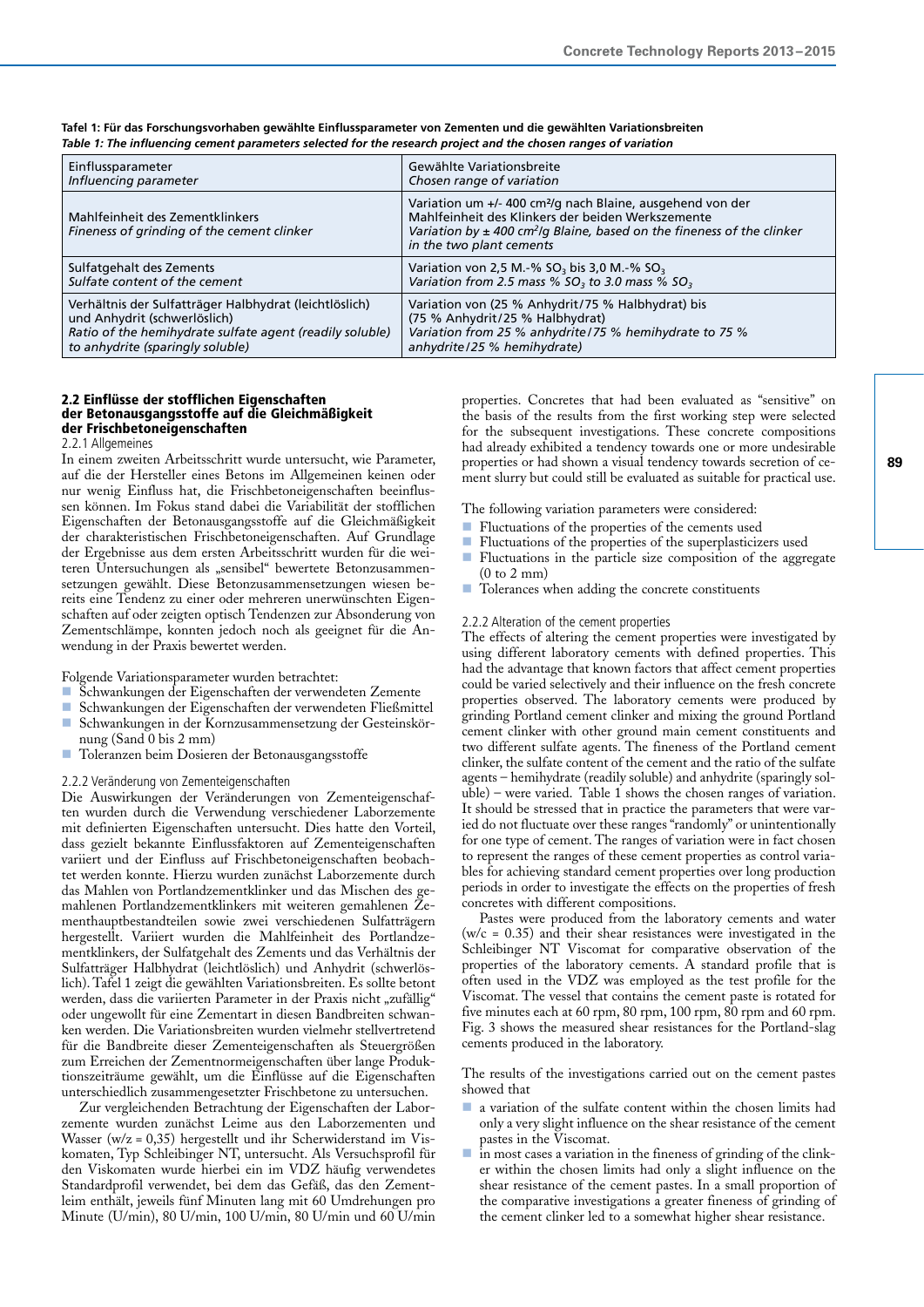gedreht wird. Bild 3 zeigt die gemessenen Scherwiderstände für im Labor hergestellte Portlandhüttenzemente.

Die Ergebnisse der Untersuchungen an den Zementleimen zeigten, dass

- eine Variation des Sulfatgehalts in den gewählten Grenzen nur einen sehr geringen Einfluss auf den Scherwiderstand der Zementleime im Viskomaten hatte
- n eine Variation der Mahlfeinheit des Klinkers in den gewählten Grenzen meist einen nur geringen Einfluss auf den Scherwiderstand der Zementleime hatte. Bei einem geringen Teil der vergleichenden Untersuchungen führte eine größere Mahlfeinheit des Klinkers zu einem etwas höheren Scherwiderstand.
- n das Verhältnis der Sulfatträger erwartungsgemäß einen deutlichen Einfluss auf den Scherwiderstand der Zementleime hatte: ein größerer Halbhydrat-Anteil führte dazu, dass schneller Sulfat in der Porenlösung verfügbar und der Scherwiderstand nach der Herstellung des Zementleims höher als bei den Vergleichszementen war.

Als Anforderung an "robuste" Betone lässt sich formulieren, dass sich die für Zementleim beobachteten Abhängigkeiten auch auf die Frischbetoneigenschaften übertragen lassen sollten, und die Betone somit "erwartungsgemäß" reagieren. Dies würde bedeuten, dass für robuste Betone

- n die Eigenschaften der untersuchten Frischbetone sich bei der Veränderung der Mahlfeinheit des Zementklinkers oder des Sulfatgehalts des Zements (im Rahmen der untersuchten Schwankungsbreiten) nur geringfügig ändern und
- n eine Veränderung des Verhältnisses der Sulfatträger von HH/ AH =  $25\% / 75\%$  zu HH/AH =  $75\% / 25\%$  ein schnelleres Ansteifen des Frischbetons nach sich ziehen kann.

Dies wurde an Betonen mit verschiedenen Leimgehalten überprüft.

Ein im ersten Arbeitsschritt als "sensibel" eingestufter Beton mit einem Leimgehalt von ca. 265 l/m<sup>3</sup> zeigte bei einer Veränderung der o.g. Zementeigenschaften im Labor z.T. eine unplanmäßige Nachverflüssigung sowie große Unterschiede bei der abgesonderten Wassermenge im DBV-Eimertest (Bild 4).

Demgegenüber entwickelte sich das Ausbreitmaß eines Betons mit einem Leimgehalt von ca. 300 l/m³ auch bei einer Veränderung der Zementeigenschaften stets erwartungsgemäß (Bild 5): ein geringeres Ausbreitmaß konnte nur bei Verwendung der Zemente

 $\blacksquare$  as expected, the ratio of the sulfate agents had a significant influence on the shear resistance of the cement pastes: a larger proportion of hemihydrate meant that sulfate was available more rapidly in the pore solution and the shear resistance after production of the cement paste was higher than with the other cements.

It was formulated as a requirement for "robust" cements that the dependencies observed for cement paste should also be applicable to the fresh concrete properties and that the concretes should therefore react "as expected". For robust concretes this would mean that

- $\blacksquare$  the properties of the fresh concretes investigated change only slightly when the fineness of grinding of the cement clinker or the sulfate content of the cement are altered (within the range of fluctuation investigated), and
- a change in the ratio of the sulfate agents from HH/AH = 25 %/75 % to HH/AH = 75 %/25 % can result in more rapid stiffening of the fresh concrete.

This was checked on concretes with different paste contents.

When the above-mentioned properties were altered in the laboratory a concrete with a paste content of approx.  $265 \text{ } \frac{1}{m^3}$  that had been classified as "sensitive" in the first working step sometimes exhibited unplanned re-plasticizing and great differences in the quantity of water secreted in the DBV bucket test (Fig. 4).

On the other hand, the flow table spread of a concrete with a paste content of approx. 300 l/m<sup>3</sup> always behaved in line with expectations during changes in the cement properties (Fig. 5): a lower flow table spread was only observed when using the cements with HH/AH = 75 %/ 25 % (cement A3), while the flow table spreads of concretes containing the other cements exhibited very similar behaviour. The quantity of water secreted exhibited smaller fluctuations than with the concrete composition containing less paste. The concrete with the higher paste concrete was therefore "more robust" than the concrete with a paste content of only  $265 \text{ } \frac{\text{m}}{\text{s}}$ .

2.2.3 Fluctuations in the properties of the sand and the superplasticizer The fine fractions have a particular influence on the properties of the fresh concrete and also of the hardened concrete [9] so even the natural dispersion in the fine particle content of the sand can have an adverse effect on the uniformity of the concrete properties,



Bild 3: Scherwiderstand von Portlandhüttenzement-Leimen (w/z = 0,35) im Viskomaten (MF<sub>KL</sub>: Mahlfeinheit Zementklinker) *Figure 3: Shear resistance of Portland-slag cement pastes (w/c = 0.35) in the viscometer (MF<sub>KI</sub>: fineness of grinding of the cement clinker)*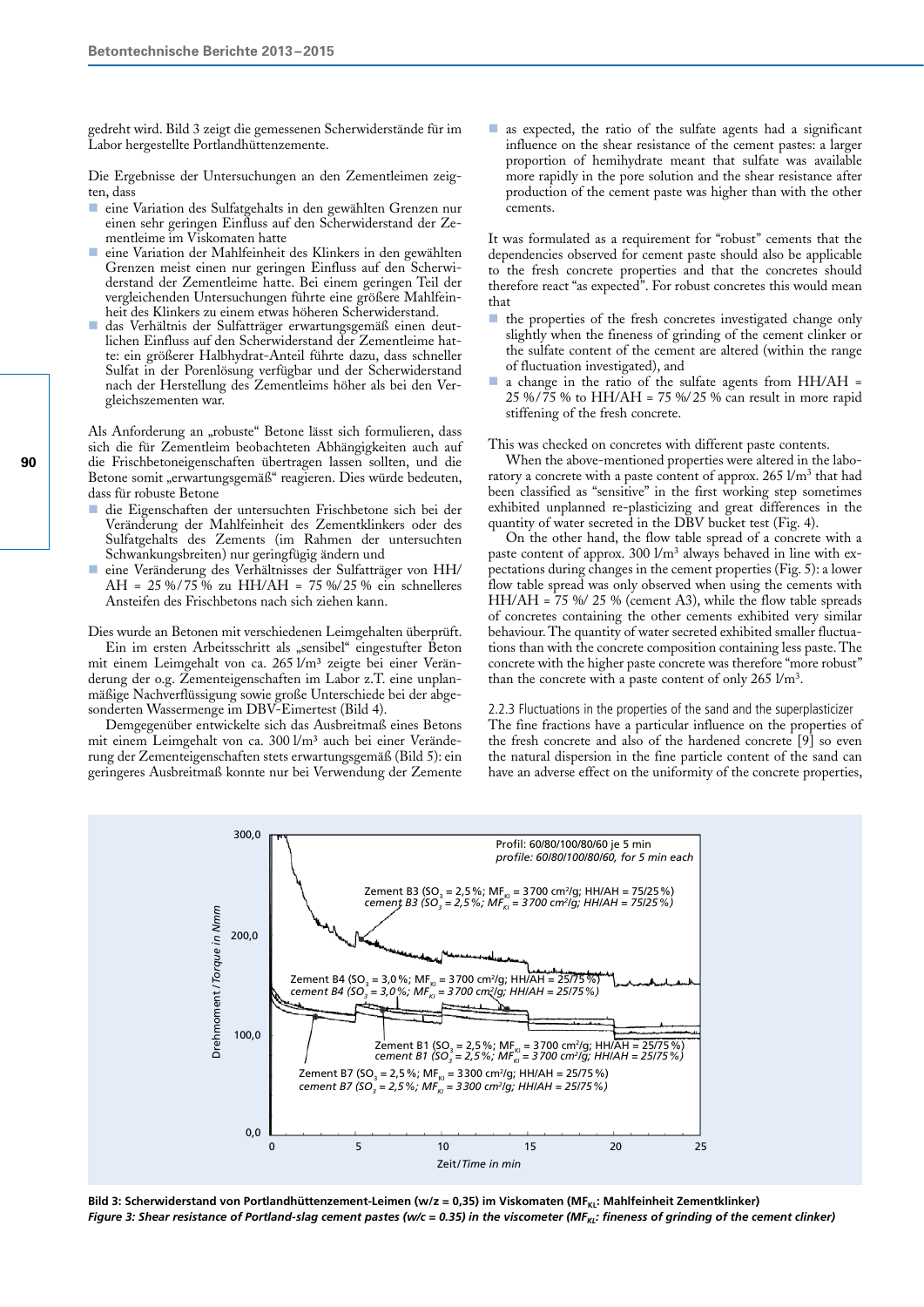

**Bild 4: Wasserabsondern und zeitliche Entwicklung der Konsistenz und des Wasserabsonderns von Betonen gleicher Zusammensetzung (Leimgehalt ca. 265 l/m³) bei labortechnischer Veränderung der Eigenschaften des verwendeten Zements (Zementgehalt 340 kg/m3, Wassergehalt 153 kg/m3, w/z = 0,45, Sieblinie AB16, Fließmittel PCE)**

*Figure 4: Water secretion and change with time of the consistency and water secretion of concretes with the same composition (paste content approx. 265 l/m3) during laboratory changes to the properties of the cement used (cement content 340 kg/m3, water content 153 kg/m3, w/c = 0.45, grading curve AB16, PCE superplasticizer)*

mit HH/AH = 75 %/ 25 % (Zement A3) beobachtet werden, während sich das Ausbreitmaß der Betone mit den anderen Zementen sehr ähnlich entwickelte. Die abgesonderte Wassermenge wies geringere Schwankungen als bei der leimärmeren Betonzusammensetzung auf. Der Beton mit dem höherem Leimgehalt war somit "robuster" als der Beton mit einem Leimgehalt von nur 265 l/m<sup>3</sup>.

2.2.3 Schwankungen der Eigenschaften von Sanden und Fließmitteln Da insbesondere Feinanteile die Frisch- aber auch Festbetoneigenschaften beeinflussen [9], können bereits naturgemäße Streuungen im Feinkorngehalt des Sands die Gleichmäßigkeit der Eigenschaften von Betonen, vor allem hinsichtlich ihrer Verarbeitbarkeit, beeinträchtigen. Daneben wurde in der Praxis festgestellt, dass sich mit abnehmenden Feinanteil im Sand auch die Sedimentationsbzw. Blutneigung des Betons erhöhen kann [10]. Zur Erfassung praxisüblicher Schwankungen in der Zusammensetzung der feinen Gesteinskörnung (Rheinsand 0 bis 2 mm) und der Fließmittel (zwei unterschiedliche PCE-Fließmittel) erfolgte eine mehrfache Probenahme dieser Betonausgangsstoffe über einem Zeitraum von ca. einem Jahr direkt aus den jeweiligen Anlieferungen in einem Transportbetonwerk. Die Entnahme der Sandproben (aus dem jeweils gleichen Lieferwerk) erfolgte aus dem Silo des Transportbetonwerks, wobei der Füllstand des Silos mit erfasst wurde. Die einzelnen Chargen der Sandproben wurden durch Siebung (Bild 6) sowie die Bestimmung der Sandfeuchte, die zwischen 1,8 M.-% und 6,9 M.-% variierte, charakterisiert. Die Körnungsziffer der Sandchargen variierte zwischen 1,23 und 1,71. Die Mehlkorngehalte ( $\epsilon$  0,125 mm) lagen zwischen 0,91 M.-% und 2,57 M.-%



**Bild 5: Wasserabsondern und zeitliche Entwicklung der Konsistenz und des Wasserabsonderns von Betonen gleicher Zusammensetzung (Leimgehalt ca. 300 l/m³) bei labortechnischer Veränderung der Eigenschaften des verwendeten Zements (Zementgehalt 340 kg/m3, Flugaschegehalt 51 kg/m3, Wasserhalt 167 kg/m3, w/zeq = 0,46, Sieblinie B16, Fließmittel PCE)** *Figure 5: Water secretion and change with time of the consistency and water secretion of concretes with the same composition (paste content approx. 300 l/m3) during laboratory changes to the properties of the cement used (cement content 340 kg/m3, fly ash content 51 kg/m3, water content 167 kg/m3, w/cequiv = 0.46, grading curve B16, PCE superplasticizer)*

especially the workability. It was also established in practice that the tendency of the concrete towards sedimentation and bleeding can also increase with decreasing fine fraction in the sand [10]. Multiple sampling of the fine aggregate (Rhine sand 0 to 2 mm) and the superplasticizers (two different PCE superplasticizers) was carried out directly from the respective deliveries at a ready-mixed concrete plant over a period of about a year in order to record the fluctuations that normally occur in the composition of these concrete constituents. The sand samples (in each case from the same supply plant) were taken from the silo in the ready-mixed concrete plant; the filling level of the silo was also recorded. The individual batches of the sand samples were characterized by screening (Fig. 6) and determination of the sand moisture, which lay between 1.8 and 6.9 mass %. The k value of the sand batches varied between 1.23 and 1.71. The flour-fines content (< 0.125 mm) lay between 0.91 and 2.57 mass %, and the proportion of fines (< 0.25 mm) lay between 10.2 and 23.1 mass %. In some cases these values therefore differed significantly. No relationship could be detected between these characteristic values and the sand moisture or the filling level in the silo when the samples were taken. The two PCE superplasticizers from one producer that were used were each stored at the ready-mixed concrete plant in 1000 kg containers from which the different batches were sampled. The superplasticizer samples were analyzed by determining the solids content and by infrared spectroscopy. No significant changes in solids content or composition were found.

The concretes that had been classified as sensitive in the first working step were produced again with the freshly sampled constit-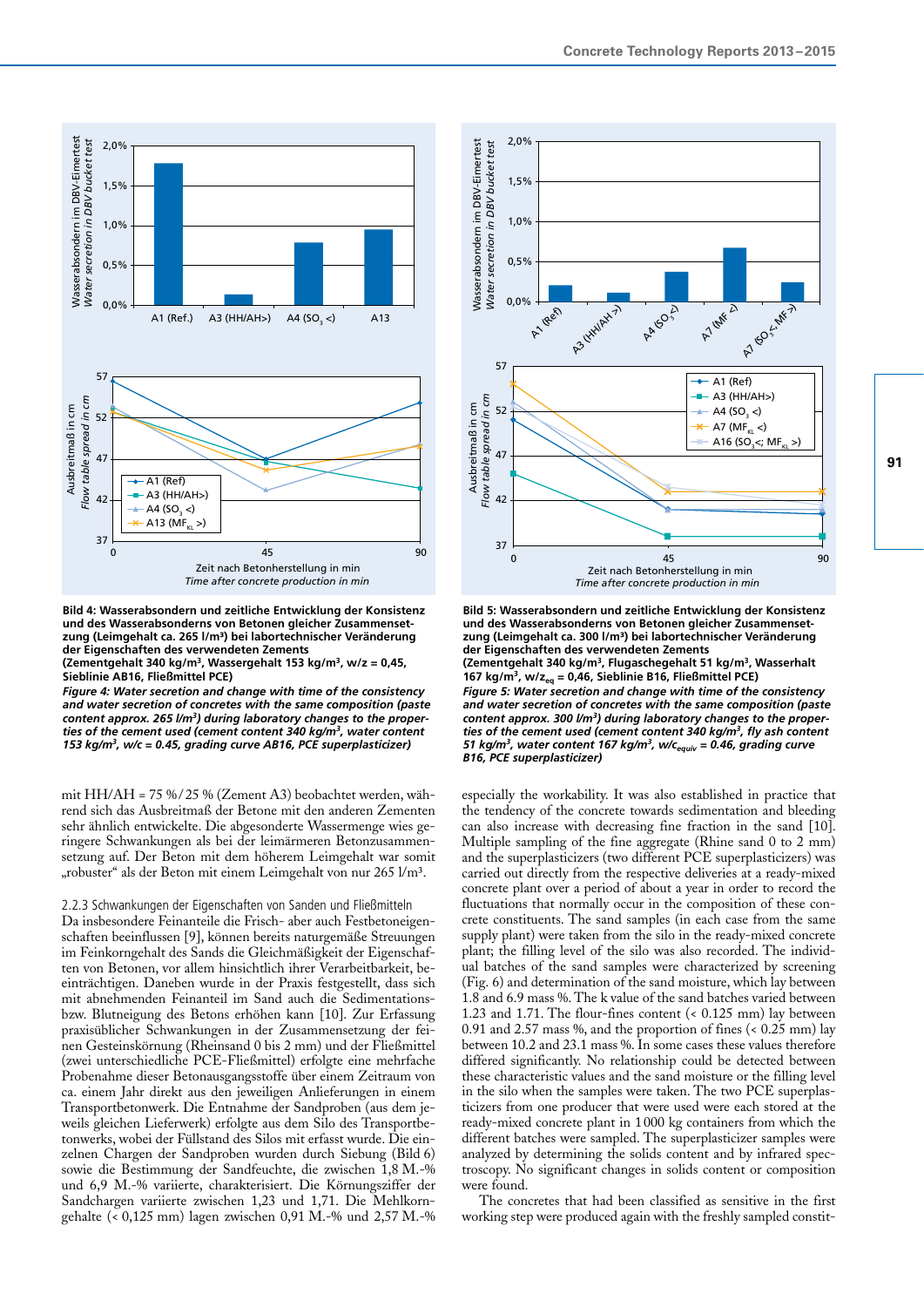und die der Feinanteile (< 0,25 mm) zwischen 10,2 M.-% und 23,1 M.-%. Teilweise unterschieden sich diese somit deutlich. Ein Zusammenhang dieser Kennwerte zur Sandfeuchte oder dem Füllstand des Silos zum Zeitpunkt der Probenentnahme konnte nicht festgestellt werden. Die beiden verwendeten PCE-Fließmittel eines Herstellers wurden im Transportbetonwerk in jeweils 1000 kg fassenden Containern gelagert, aus denen die verschiedenen Chargen beprobt werden konnten. Die Fließmittelproben wurden durch die Bestimmung des Feststoffgehaltes sowie mittels Infrarotspektroskopie analysiert. Dabei konnten keine signifikanten Veränderungen der Feststoffgehalte oder der Zusammensetzung festgestellt werden.

Die im ersten Arbeitsschritt als sensibel eingestuften Betone wurden mit den neu beprobten Ausgangsstoffen wiederholt hergestellt und analog dazu geprüft. Hierbei wurde entweder die Sandoder Fließmittelcharge variiert, während die jeweils andere Ausgangskomponente aus der originären Charge, die bereits im ersten Arbeitsschritt verwendet wurde, stammte. So war sichergestellt, dass potenzielle Schwankungen der Frischbetoneigenschaften aus den verschiedenen Sandchargen nicht durch das Fließmittel verursacht wurden und umgekehrt.

In Bild 7 ist die Konsistenzentwicklung der Betone mit einem Leimgehalt von ca. 300 l/m<sup>3</sup> (M1) bzw. 275 l/m<sup>3</sup> (M2) unter Variation der jeweiligen Fließmittelcharge dargestellt. Es zeigte sich, dass die Ausbreitmaße 5 min nach Wasserzugabe beim Beton-M1 nahezu identisch waren, während diese beim Beton-M2 bereits eine Streubreite von bis zu 10 cm aufwiesen. Die Streubreite der Ausbreitmaße setzte sich beim Beton-M2 über die Zeit nahezu gleichmäßig fort, während die Ausbreitmaße bei den verschiedenen Mischungen von Beton-M1 erst nach 45 min (vgl. M1 – FM 11/12 und M1 – FM 02/14) stärker voneinander abwichen. Die Konsistenz der leimreicheren M1-Betone, mit Ausnahme der beiden Betone M1 – FM 02/14 sowie M1 – FM 03/14 nach 90 min, entwickelte sich bei Variation der Fließmittelcharge vorhersehbarer im Vergleich zu den M2-Betonen.

Wie in Bild 8 dargestellt, wurde die angestrebte Ausgangskonsistenz (Ausbreitmaß von ca. 55 cm) von fast allen M1-Betonen mit Sanden aus den verschiedenen Lieferchargen zielsicher erreicht. Das Ausbreitmaß unmittelbar nach Mischzeitende lag zwischen 52 und 57 cm (Ausnahme: Beton M1 – S 10/13) und somit im zulässigen Toleranzbereich nach DIN EN 206 und DIN 1045-2 von ± 3 cm. Das Ausbreitmaß der Betone-M2 zu diesem Prüfzeitpunkt variierte zwischen 51 und 58 cm geringfügig mehr. Die Unterschiede zwischen den beiden Betonen M1 und M2 machten sich uents and tested in the same way. Either the sand batch or the superplasticizer batch was varied while each of the other constituents came from the original batch that had already been used in the first step. In this way it was established that potential fluctuations in the properties of the fresh concrete made from the various sand batches were not caused by the superplasticizer and vice versa.

The change in consistency of the concretes with a paste content of approx. 300  $1/m^3$  (M1) or 275  $1/m^3$  (M2) on varying the particular superplasticizer batch is shown in Fig. 7. It was found that the flow table spreads 5 minutes after adding the water were virtually identical for the M1 concretes while they exhibited a range of up to 10 cm with the M2 concretes. The range of the flow table spreads carried on virtually uniformly with time for the M2 concretes but the flow table spreads for the different M1 concrete mixes only differed sharply from one another after 45 min (cf. M1 – FM 11/12 and  $M1 - F\dot{M}$  02/14). With the exception of the two concretes  $M1$ – FM 02/14 and M1 – FM 03/14 after 90 min, the consistency of the paste-rich M1 concretes changed more predictably than with the M2 concretes when the superplasticizer batch was varied.

Fig. 8 shows that the target starting consistency (flow table spread of about 55 cm) was achieved dependably by almost all the M1 concretes made with sand from the different supply batches. The flow table spread immediately after the end of mixing lay between 52 and 57 cm (exception: concrete  $M1 - S 10/13$ ) and therefore lay within the permissible tolerance range of  $\pm$  3 cm specified in DIN EN 206 and DIN 1045-2. The flow table spread of the M2 concretes at this test time varied slightly more between 51 and 58 cm. The differences between the two concretes (M1 and M2) were noticeable mainly in their stiffening behaviour. The decrease in consistency of the M1 concretes with time was virtually uniform but with the M2 concretes it could only be predicted to a limited extent. About 70 % of the mixes investigated registered a fairly sharp drop in consistency between 5 and 45 min while with the rest of the concrete compositions the loss of consistency took place mainly between 45 and 90 min (e.g. M2 – Ref or M2 – S 31/03/14). This means that the concretes with increased paste content that were investigated also exhibited the expected fresh concrete properties when the concrete constituents were altered and could therefore be classified as "robust" (Figs. 5, 7 and 8).

The flow table spread 90 min after the addition of water and the quantity of bleed water measured in the DBV bucket test are compared in Fig. 9 with the proportion of fines (< 0.25 mm) in the aggregate. A trend can be seen in which, on average, smaller quantities of bleed water were measured with increasing fines content



**Bild 6: Sieblinien der Sandchargen** *Figure 6: Grading curves of the sand batches*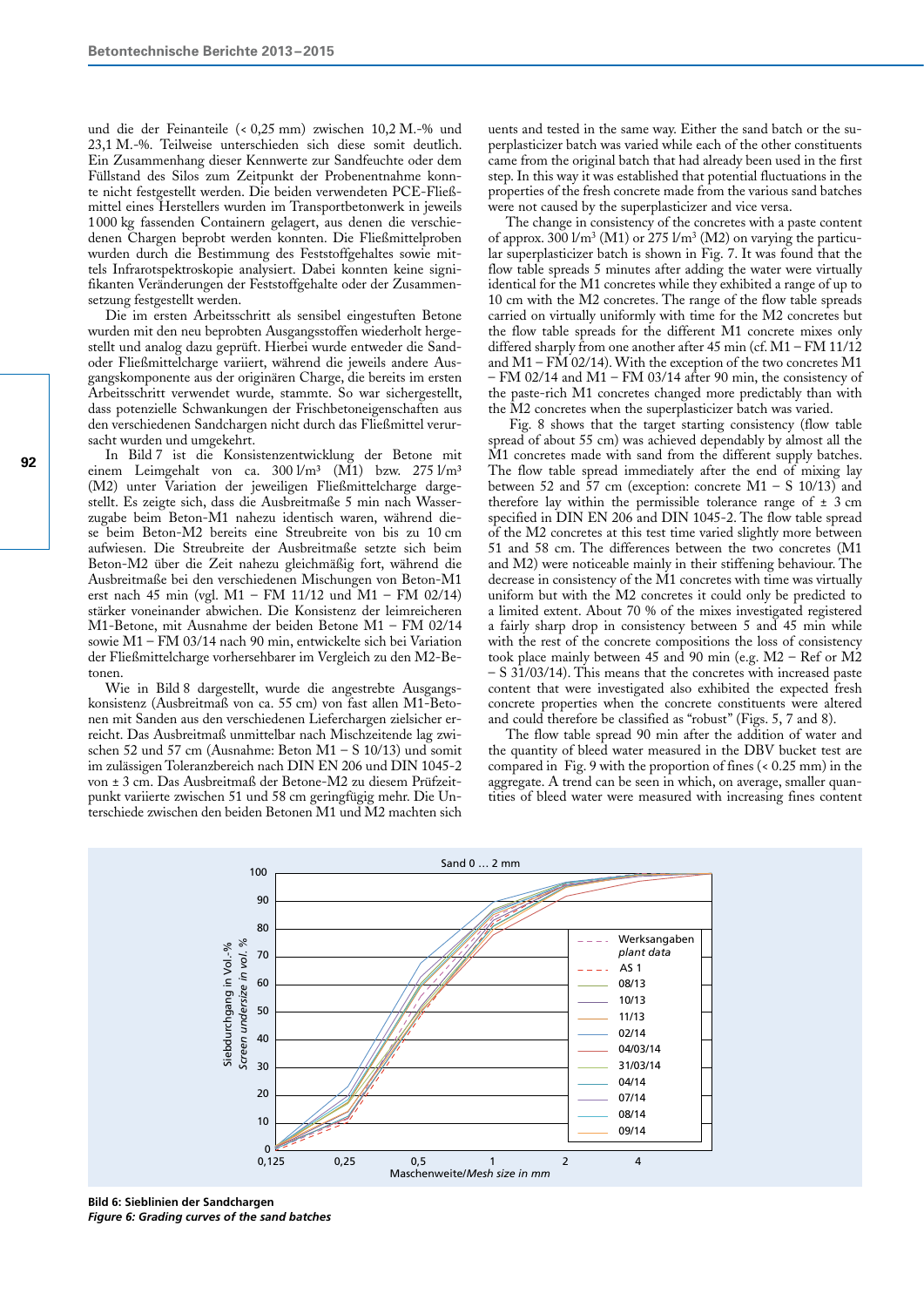

**Bild 7: Zeitliche Entwicklung der Konsistenz von Betonen M1 (Leimgehalt ca. 300 l/m³) und M2 (Leimgehalt ca. 275 l/m³) bei Variation der Fließmittelcharge (Zement: CEM II/B-S 42,5 N)**

*Figure 7: Change with time of the consistency of concretes M1 (paste content approx. 300 l/m3) and M2 (paste content approx. 275 l/m3) on varying the superplasticizer batch (cement: CEM II/B-S 42,5 N)*

vor allem in ihrem Ansteifverhalten bemerkbar. Während die zeitliche Abnahme der Konsistenz der M1-Betone nahezu einheitlich war, lies sie sich bei den M2-Betonen nur bedingt vorhersagen. Rd. 70 % der untersuchten Mischungen verzeichneten einen stärkeren Abfall der Konsistenz zwischen 5 und 45 min, während bei den restlichen Betonzusammensetzungen der Konsistenzverlust vor allem zwischen 45 und 90 min stattfand (z. B. M2 – Ref oder M2 – S 31/03/14). Die untersuchten Betone mit erhöhtem Leimgehalt zeigten also auch bei einer Veränderung der Betonausgangsstoffe erwartungsgemäße Frischbetoneigenschaften und konnten somit als "robust" eingestuft werden (Bilder 5, 7 und 8).

Ergänzend sind in Bild 9 die Ausbreitmaße zum Zeitpunkt 90 min nach Wasserzugabe sowie die im DBV-Eimertest ermittelten Blutwassermengen den Feinanteilen der Gesteinskörnung (< 0,25 mm) gegenübergestellt. Es ist tendenziell erkennbar, dass mit steigendem Feinanteilgehalt der Gesteinskörnung im Mittel geringere Blutwassermengen ermittelt wurden und gleichzeitig die ermittelten Ausbreitmaße 90 min nach Wasserzugabe abnahmen.

## 3 Zusammenfassung

Die Ergebnisse des Forschungsvorhabens zeigen, dass bei weichen Betonen mit geringen Leimgehalten bei einer Veränderung der Betonausgangsstoffe vermehrt mit dem Auftreten folgender unerwarteter Phänomene gerechnet werden muss:

- nicht vorhersehbare deutliche Unterschiede bei der abgesonderten Wassermenge im DBV-Eimertest (Bluten)
- n unkontrollierte Nachverflüssigung der Betone, also weichere Konsistenzen mit fortschreitender Zeit
- n ungeplante erhöhte Luftgehalte im Frischbeton
- n einem beschleunigten Ansteifverhalten



Zeit nach Wasserzugabe/*Time after water addition in min*

**Bild 8: Zeitliche Entwicklung der Konsistenz von Betonen M1 (Leimgehalt ca. 300 l/m³) und M2 (Leimgehalt ca. 275 l/m³) bei Variation der Sandcharge (Zement: CEM II/B-S 42,5 N)** *Figure 8: Change with time of the consistency of concretes M1 (paste content approx. 300 l/m3) and M2 (paste content approx. 275 l/m3) on varying the sand batch (cement: CEM II/B-S 42,5 N)*

of the aggregate and at the same time there was a drop in the flow table spread measured 90 min after the addition of water.

## 3 Summary

The results of the research project show that with soft concretes containing low levels of paste the occurrence of the following unexpected phenomena must be expected to an increased extent if there is a change in the concrete constituents:

- significant, unpredictable differences in the quantity of water secreted in the DBV bucket test (bleeding)
- uncontrolled re-plasticizing of the concretes, i.e. softer consistencies with advancing time
- $\blacksquare$  unplanned increased air content in the fresh concrete
- n accelerated stiffening behaviour

It became apparent that these phenomena can appear not only if there is a change in cement properties, such as may occur in practise, but also when choosing a different batch of the same aggregate or the same superplasticizer used. The occurrence of unexpected changes in fresh concrete properties can be very largely avoided by increasing the paste content.

Certain fluctuations in the properties of the concrete constituents due to normal large-scale production are inevitable, so they must be taken into consideration in the concrete design to ensure predictable fresh concrete properties over long periods. Excessive reduction in the binder and paste content in the concrete, which is supposedly possible through the development of efficient superplasticizers, can be the cause of unexpected fresh concrete properties and less robust concretes.